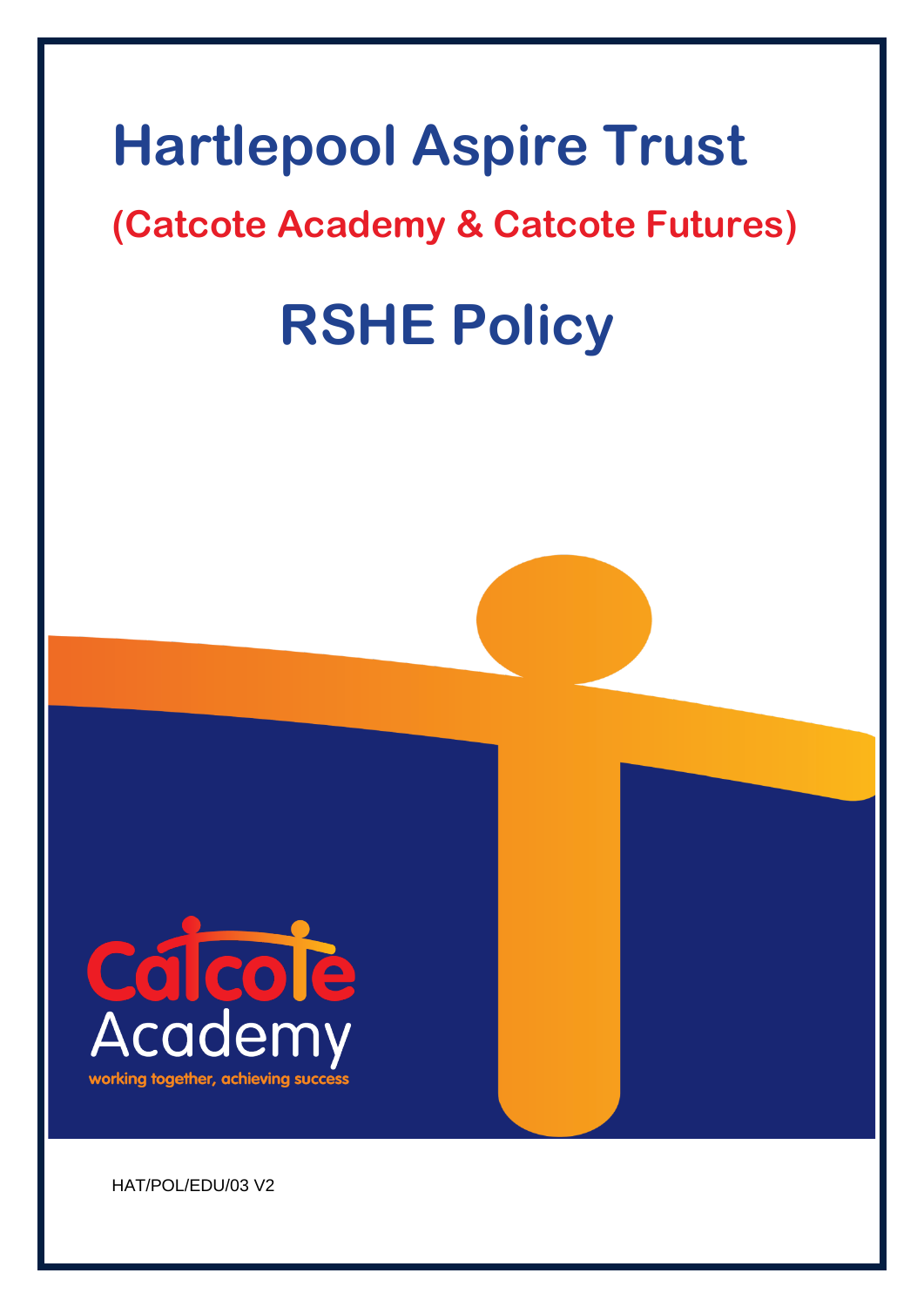**Originator**: Vicky Gray **Date**: March 2022

**Approver**: Standards Committee **Date**: May 2022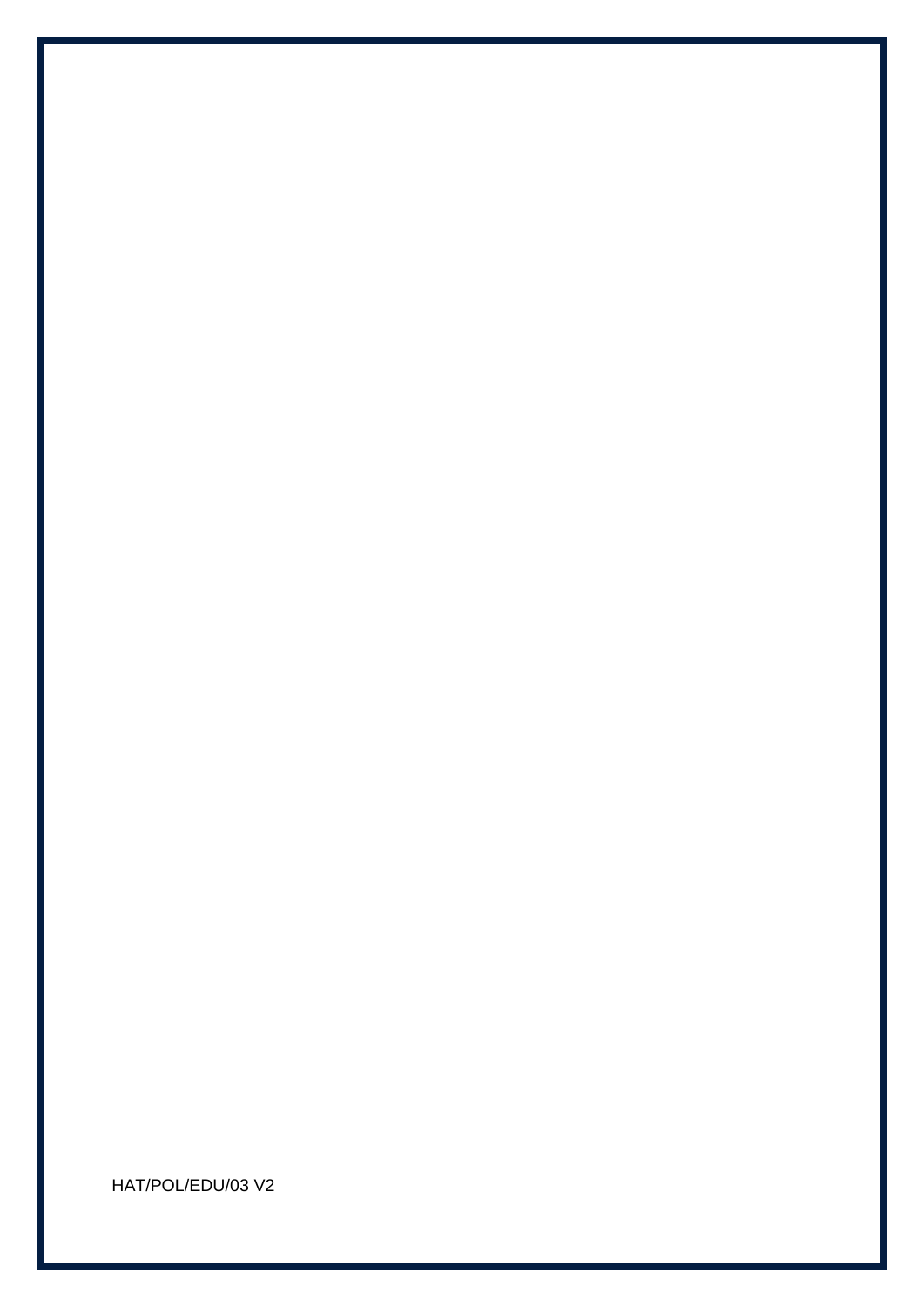## **Contents:**

#### [Statement of intent](#page-4-0)

- 1. [Legal framework](#page-5-0)
- 2. [Roles and responsibilities](#page-5-1)
- 3. [Organisation of the RSHE](#page-7-0) curriculum
- 4. [RSE subject overview](#page-8-0)
- 5. [RSE programmes of study](#page-8-1)
- 6. [Health education subject overview](#page-9-0)
- 7. [Health education programmes of study](#page-9-1)
- 8. [Delivery of the curriculum](#page-9-2)
- 9. [Curriculum links](#page-11-0)
- 10. [Working with parents](#page-11-1)
- 11. [Working with external agencies](#page-12-0)
- 12. Withdrawal [from lessons](#page-12-1)
- 13. [Equality and accessibility](#page-13-0)
- 14. [Safeguarding and confidentiality](#page-14-0)
- 15. [Assessment](#page-14-1)
- 16. [Staff training](#page-14-2)
- 17. [Monitoring and review](#page-15-0)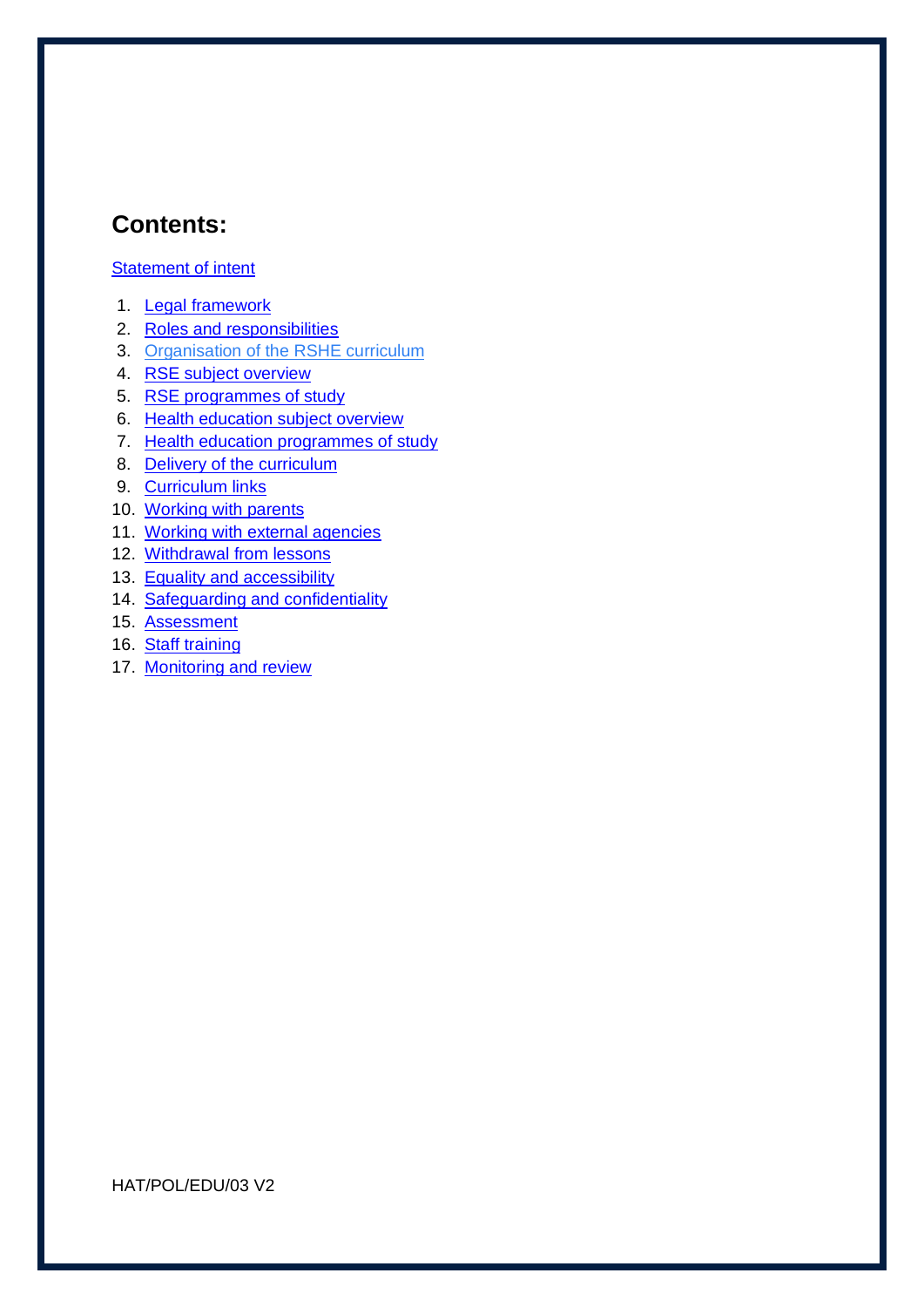## <span id="page-4-0"></span>**Statement of intent**

At Catcote Academy, we understand the importance of educating students about sex, relationships and their health, for them to make responsible and well-informed decisions in their lives.

The teaching of RSHE can help to prepare students for the opportunities, responsibilities and experiences of adult life. It allows us to promote the spiritual, moral, social, cultural, mental and physical development of students at school and in the wider society.

We have an obligation to provide students with high-quality, age-appropriate and stageappropriate teaching of these subjects. This policy outlines how the school's RSHE curriculum is organised and delivered, to ensure it meets the needs of all students.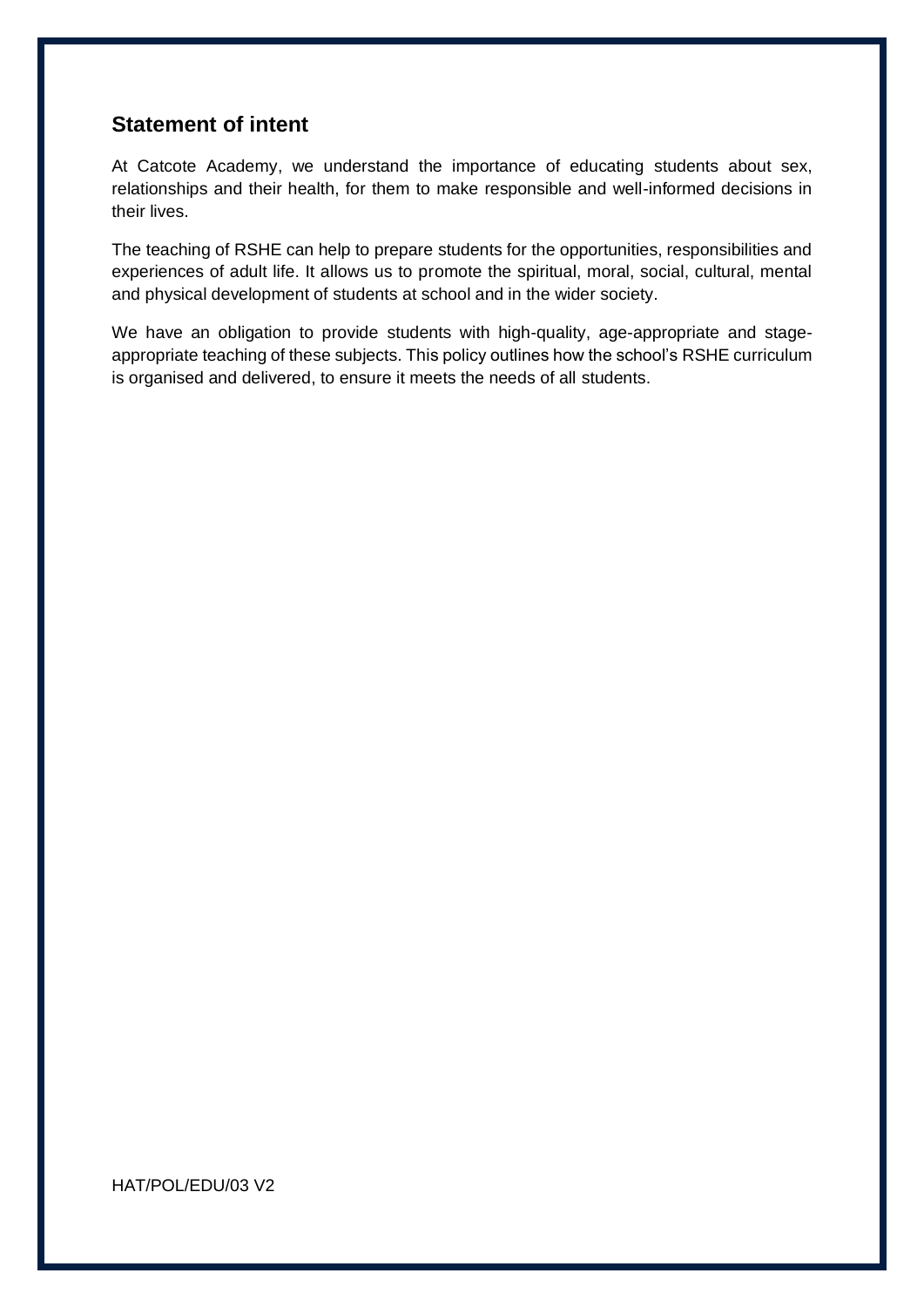## <span id="page-5-0"></span>**1. Legal framework**

This policy has due regard to all relevant legislation and statutory guidance including, but not limited to, the following:

- Equality Act 2010
- The Relationships Education, Relationships and Sex Education and Health Education (England) Regulations 2019
- Children and Social Work Act 2017
- DfE (2021) 'Keeping children safe in education 2021'
- DfE (2021) 'Teaching about relationships, sex and health'
- DfE (2019) 'Relationships Education, Relationships and Sex Education (RSE) and Health Education'
- DfE (2015) 'National curriculum in England: science programmes of study'

This policy operates in conjunction with the following school policies:

- Ready to Learn Policy
- SEND Policy
- Drugs and Alcohol Policy
- Online Safety Policy
- Anti-bullying Policy
- Child Protection and Safeguarding Policy
- Peer-on-peer Abuse Policy
- Social, Emotional and Mental Health (SEMH) Policy
- Document management procedure
- Acceptable use Policy staff

## <span id="page-5-1"></span>**2. Roles and responsibilities**

The Board of Trustees is responsible for:

- Ensuring all students make progress in achieving the expected educational outcomes.
- Ensuring the RSHE curriculum is well-led, effectively managed and well-planned.
- Evaluating the quality of provision through regular and effective self-evaluation.
- Ensuring that teaching is delivered in ways that are accessible to all students with SEND.
- Ensuring information is given to parents on the subject content and the right to request that their child is withdrawn.
- Ensuring RSHE is resourced, staffed and timetabled in a way that ensures the school can fulfil its legal obligations.

The Headteacher/CEO is responsible for:

- The overall implementation of this policy.
- Ensuring all staff are suitably trained to deliver the subjects.
- Ensuring parents are fully informed of this policy.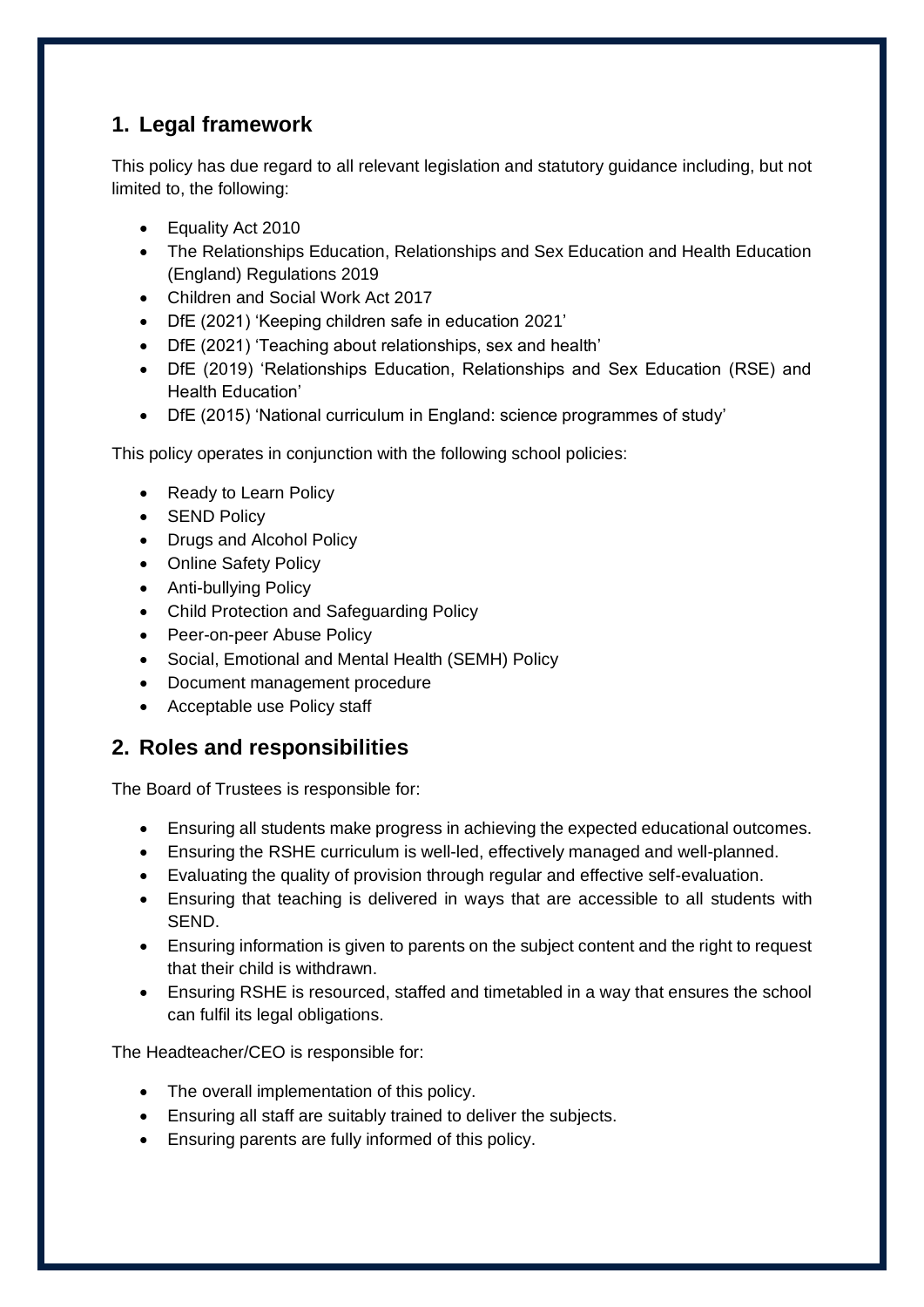- Reviewing all requests to withdraw students from non-statutory elements of the RSHE curriculum.
- Discussing withdrawal requests with parents, and the student if appropriate, to ensure their wishes are understood and to clarify the nature and purpose of the curriculum, including the benefits of receiving the education.
- Ensuring withdrawn students receive appropriate, purposeful education during the period of withdrawal.
- Encouraging parents to be involved in consultations regarding reviews of the school's RSHE curriculum.
- Reviewing this policy on an annual basis.
- Reporting to the Board of Trustees on the effectiveness of this policy and the curriculum.

The RSHE subject leader is responsible for:

- Overseeing the delivery of RSHE.
- Working closely with colleagues in related curriculum areas to ensure the RSHE curriculum compliments, and does not duplicate, the content covered in other curriculum subjects.
- Ensuring the curriculum is age and stage-appropriate and of high quality.
- Reviewing changes to the RSHE curriculum and advising on their implementation.
- Monitoring the learning and teaching of RSHE, providing support to staff where necessary.
- Ensuring the continuity and progression between each year group/ key stage.
- Helping to develop colleagues' expertise in the subject.
- Ensuring teachers are provided with adequate resources to support teaching of the curriculum.
- Ensuring the school meets its statutory requirements in relation to RSHE.
- Leading staff meetings and ensuring all members of staff involved in the curriculum have received the appropriate training.
- Organising, providing and monitoring CPD opportunities in the subject.
- Ensuring the correct standards are met for recording and assessing student performance.
- Monitoring and evaluating the effectiveness of the subjects and providing reports to the Headteacher/CEO.

The DSL is responsible for:

- Offering advice and consultation for safeguarding-related subjects in the RSHE curriculum.
- Promoting knowledge and awareness of safeguarding issues amongst staff.
- Being an appropriate point of contact for staff who have concerns about the welfare of a student that have arisen through the teaching of RSHE.
- Leading staff meetings and ensuring all members of staff have received appropriate training.

Pastoral teachers are responsible for: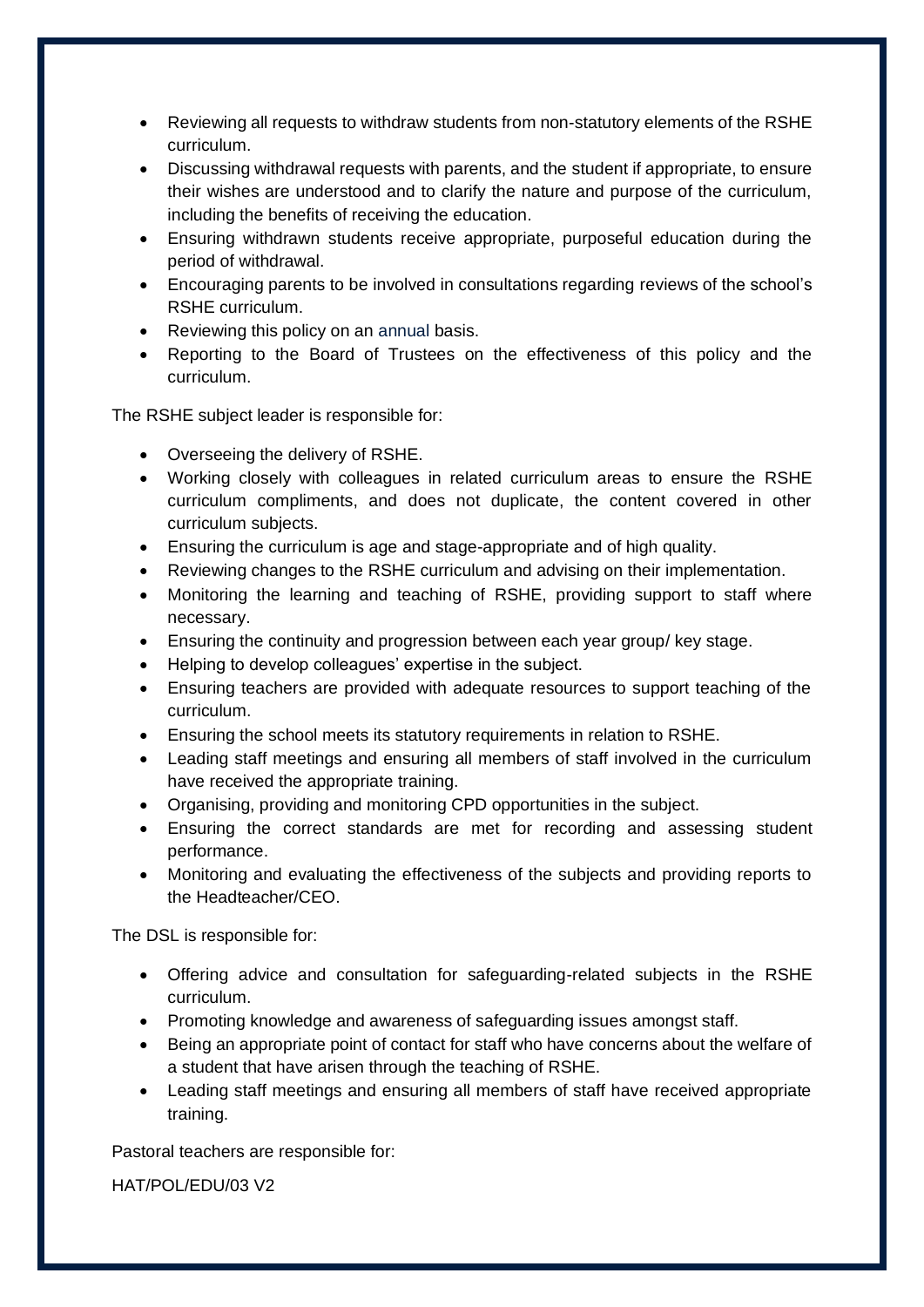- Acting in accordance with, and promoting, this policy.
- Delivering RSHE in a manner that is sensitive, of high quality and appropriate for each year group/ key stage/ pathway.
- Ensuring they do not express personal views or beliefs when delivering the curriculum.
- Planning lessons effectively, ensuring a range of appropriate teaching methods and resources are used to cover the content.
- Modelling positive attitudes to RSHE.
- Liaising with the RSHE subject leader on key topics, resources and support for individual students.
- Monitoring student progress in RSHE.
- Reporting any concerns regarding the teaching of RSE or health education to the RSHE subject leader or a member of the SLT.
- Reporting any safeguarding concerns or disclosures that students may make as a result of the subject content to the DSL.
- Responding appropriately to students whose parents have requested to withdraw them from the non-statutory components of RSE, by providing them with alternative education opportunities.

## <span id="page-7-0"></span>**3. Organisation of the RSHE curriculum**

For the purpose of this policy:

- "**RSHE**" is used to refer to the overall programme of relationships, sex and health education.
- "**RSE**" refers to relationships and sex education and is defined as teaching students about developing healthy, nurturing relationships of all kinds, and helping them to understand human sexuality and to respect themselves and others.
- "**Health education**" is defined as teaching students about how they can make good decisions about their own health and wellbeing, and how physical health and mental wellbeing are interlinked.

The RSHE curriculum has been developed, and will be monitored and reviewed, in consultation with teachers, students and parents, and in accordance with DfE recommendations.

We gather the views of teachers, students and parents in the following ways:

- Questionnaires
- Meetings
- Letters
- Training sessions
- Dialogue/conversations

The majority of the RSHE curriculum is delivered through PSHE education in red pathway and My health in yellow and blue pathway, with statutory elements taught via the science curriculum. The RSHE subject leader will work closely with their colleagues in related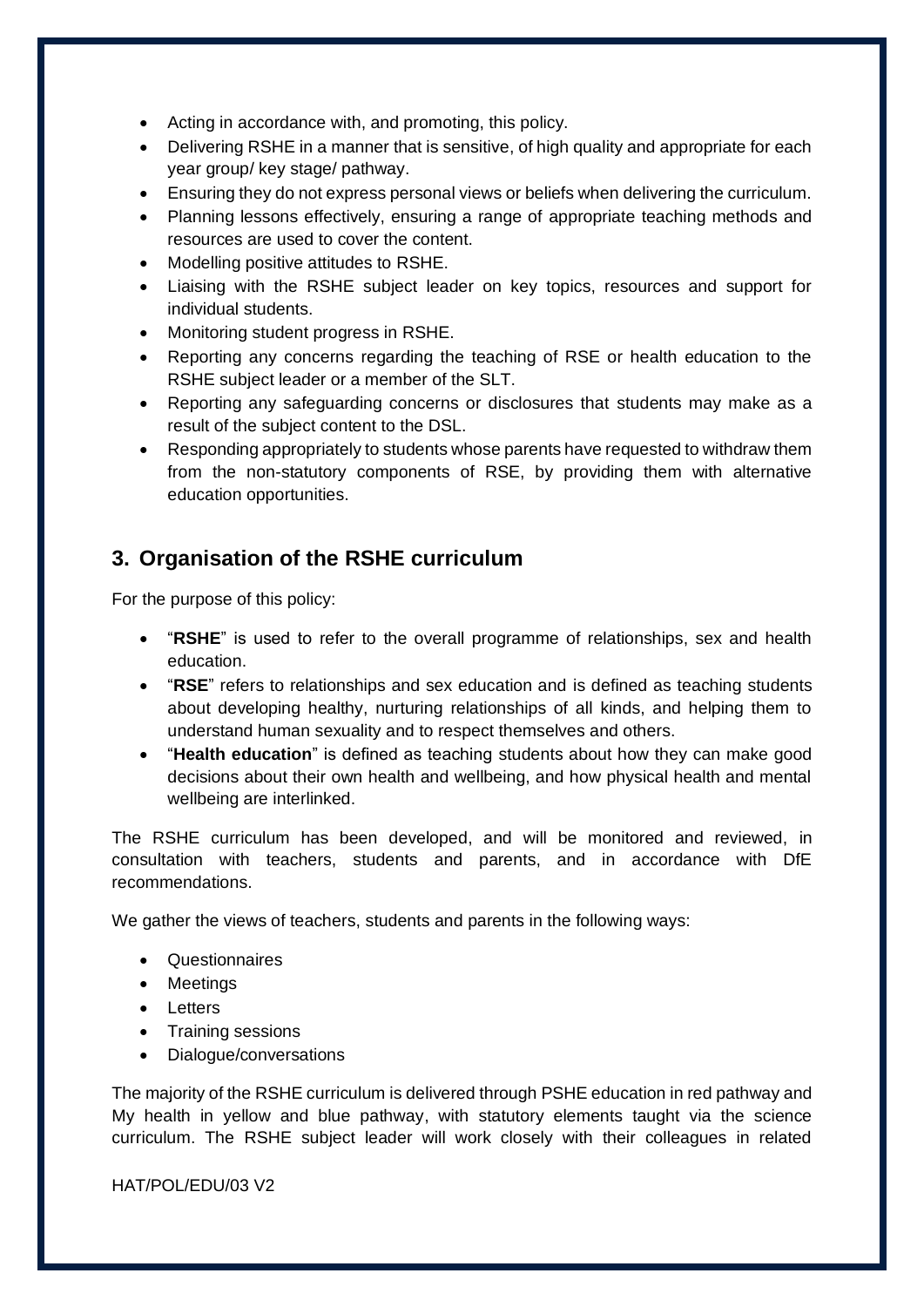curriculum areas to ensure the curriculum complements and does not duplicate the content covered in national curriculum subjects.

The school will ensure that the curriculum remains in line with the DfE's 'Relationships Education, Relationships and Sex Education (RSE) and Health Education' guidance at all times.

The school will consider the context and views of the wider local community when developing the curriculum to ensure it is reflective of circumstances in the local area. The religious background of all students will also be considered when planning teaching, to ensure all topics included are appropriately handled.

The RSHE curriculum will be informed by topical issues in the school and wider community, to ensure it is tailored to students' needs, e.g. if there was a local prevalence of specific sexually transmitted infections, our curriculum would be tailored to address this issue.

## <span id="page-8-0"></span>**4. RSE programmes of study**

<span id="page-8-1"></span>The school will determine an age and developmental-appropriate curriculum which meets the needs of young people.

#### **KS3 Red pathway/ Some KS3 Blue Pathway where appropriate**

*Y1 Spring term: Getting on, falling out/ Family, friends, strangers (Personal safety potential grooming and exploitation)*

*Y2 Autumn term: (Personal safety, sexual harassment introduction)*

*Y2 Spring term: Getting older (Puberty, changes, feelings and emotions)*

*Y3 Spring term: Physical contact (appropriate touch, consent, sexual harassment)*

#### **KS4 Red pathway/Some KS4 Blue Pathway where appropriate**

*Y1 Spring term 1: SRE (Puberty, healthy relationships, sexual violence, sexual health, reproduction, contraception, sexuality)*

*Y2 Spring term 1: Healthy and respectful relationships (intimate relationships, respect, trust,*  consent, safe sex, sexual pressure, STIs, pregnancy choices)

#### **KS3/4/5 Yellow/Blue pathway**

*Y1 Autumn term : Getting older (Knowing their body, changes and puberty)*

*Spring term: Public and Private (Knowing what is ok, private places and private parts of the body)*

*Y2 Autumn term: Myself and others (different relationships, attraction to others)*

*Spring term : Consent (knowing what is ok, what touch is and asking for permission)*

*Y3 Autumn term : Knowing my body (gender, changes during puberty)*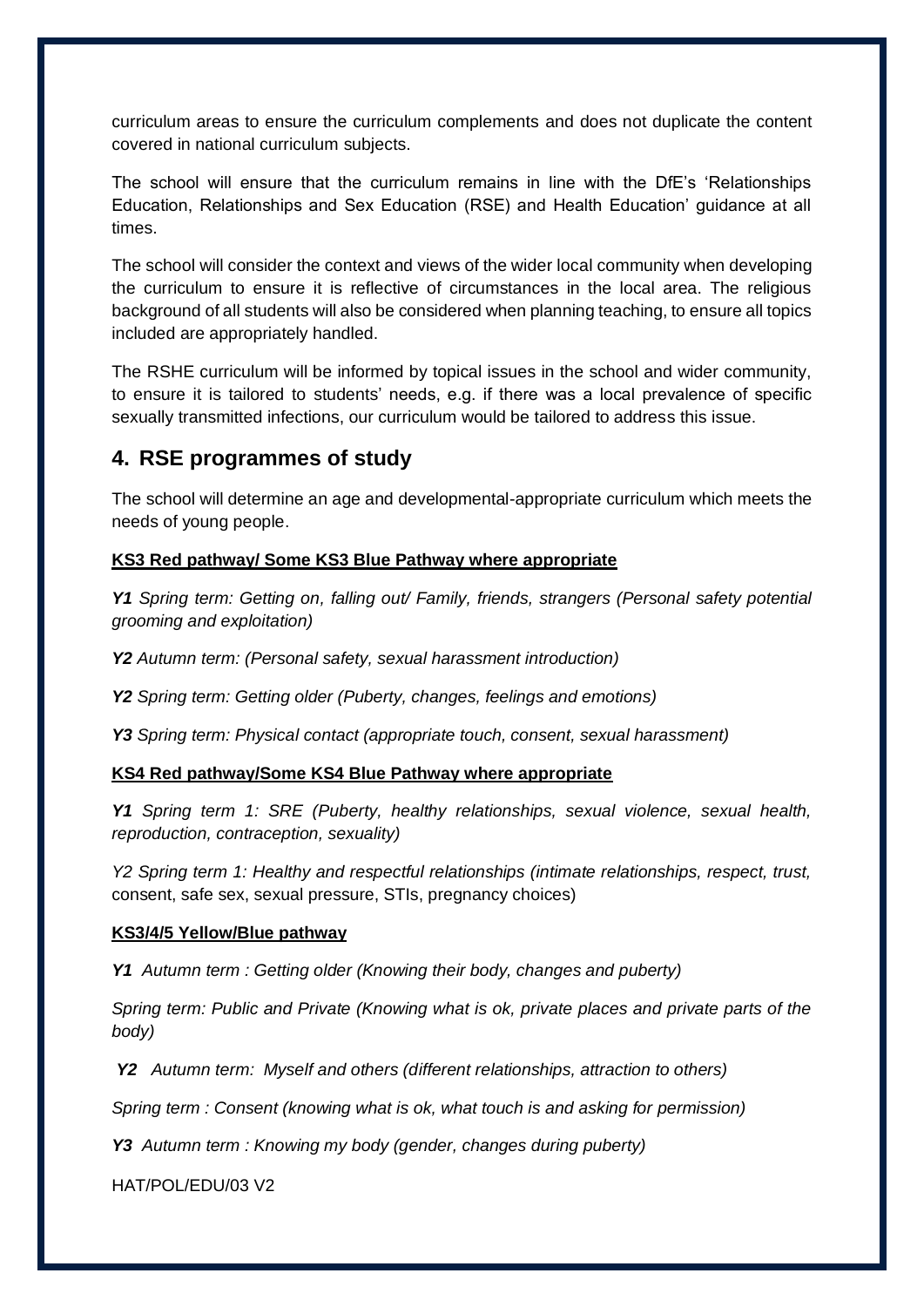*Y4 Autumn term: Myself and others (attraction to others, different relationships )*

*Spring term: Public, Private, Consent and Secrets* 

### <span id="page-9-1"></span><span id="page-9-0"></span>**5. Health education programmes of study**

The school will determine an age-appropriate, developmental curriculum which meets the needs of young people and includes the statutory content outlined in [section 6](#page-9-0) of this policy.

#### **KS3 Red pathway/ Some KS3 Blue Pathway where appropriate**

*Y1, Autumn term one: Mental Health and emotional Wellbeing (Feelings and emotions)*

*Y1 Autumn term two: Healthy body healthy mind (Exercise, Hygiene sleep and relaxation)*

*Y2, Autumn term one: Mental health and wellbeing (Coping strategies, being valued, positivity)*

*Y2 Autumn term two: Healthy body healthy mind (of smoking, alcohol and drugs, making sensible choices)*

*Y3 Autumn term one: Developing a healthier safer lifestyle (keeping others and self-safe, responsibilities, change and loss, empathy)*

*Y3 Autumn term two: Physical health and self-care (healthy eating, rest, sleep, exercise, consequences of bad health, ways to look after self independently, Basic lifesaving skills)*

#### **KS4 Red Pathway/ Some KS4 Blue Pathway where appropriate**

*Y1 Autumn term one: Mental wellbeing and self-care (Success, failure, self-regulation, making positive choices)*

*Y1 Autumn term two: Developing a healthy safer lifestyle (Spread of infections, medications, basic lifesaving skills)*

*Y2, Autumn term one: Exploring aspirations (Being different and unique, strengths and weaknesses, manging transitions, CPR and choking)*

*Y2 Autumn term two: Recognising likes and dislikes (Informed choices, negotiation techniques, appropriate relationships, assertiveness, bullying)*

#### <span id="page-9-2"></span>**KS3 / KS4 Yellow pathway/Blue Pathway**

In yellow and blue pathway health education is taught throughout the year in other lessons such as cooking and my living skills.

Knowing my feelings (emotions, impact on others)

Knowing my body (menstruation)

Knowing how to keep healthy (hygiene, healthy diet, sun safety)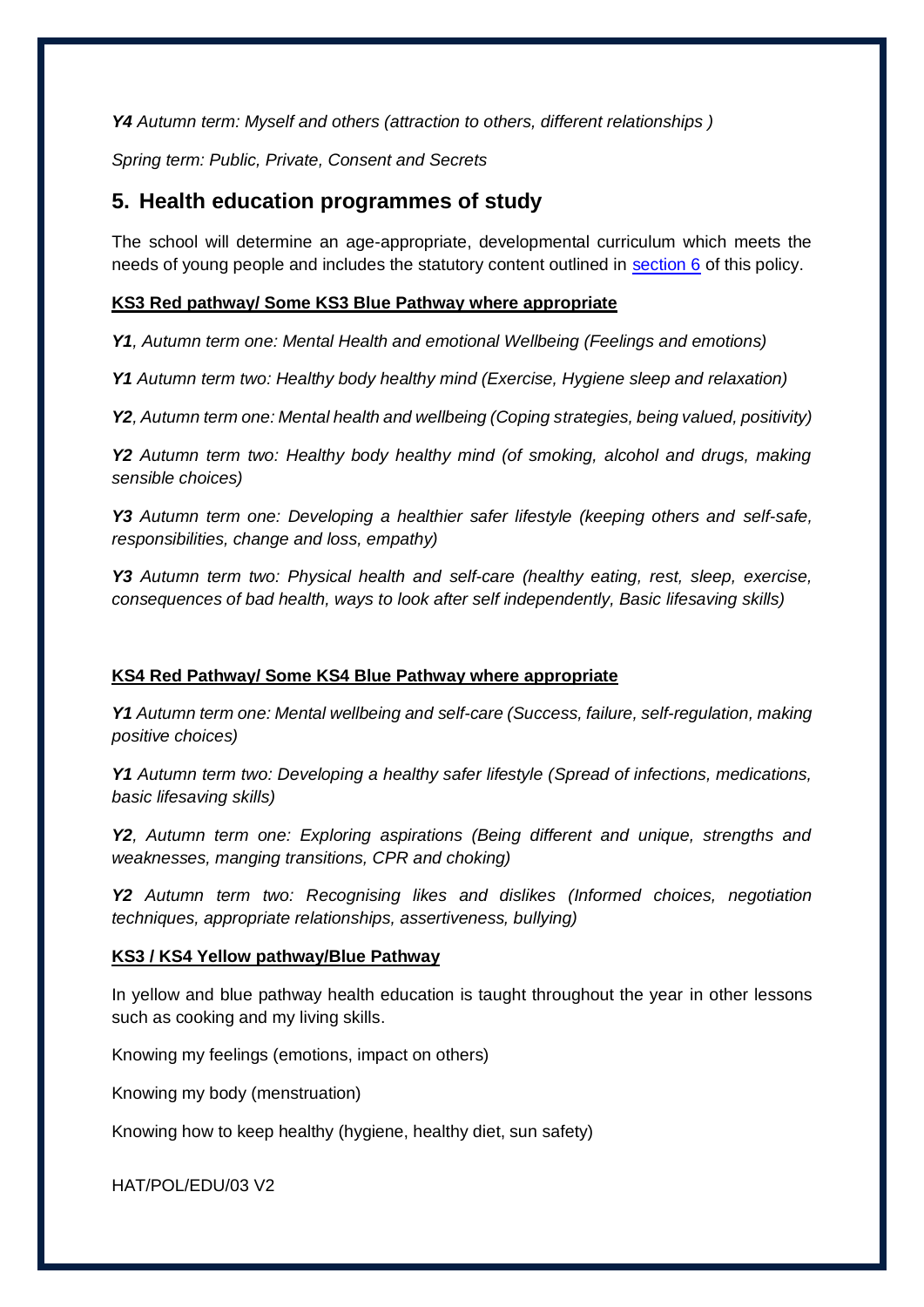## **6. Delivery of the curriculum**

Through effective organisation and delivery of the RSHE, we will ensure that:

- Core knowledge is sectioned into units of a manageable size.
- The required content is communicated to students clearly, in a carefully sequenced way, within a planned scheme of work.
- Teaching includes sufficient and well-chosen opportunities and contexts for students to embed new knowledge so that it can be used confidently in real-life situations.

RSHE complement several other curriculum subjects. Where appropriate, the school will look for opportunities to make links between the subjects and integrate teaching.

The curriculum will proactively address issues in a timely way in line with current evidence on student's physical, emotional and sexual development. RSHE will be delivered in a nonjudgemental, age-appropriate, factual and inclusive way that allows students to ask questions in a safe environment.

Teaching of the curriculum reflects requirements set out in law, particularly in the Equality Act 2010, so that students understand what the law does and does not allow, and the wider legal implications of the decisions they make.

The school will integrate LGBTQ+ content into the RSHE curriculum – this content will be taught as part of the overall curriculum, rather than a standalone topic or lesson. LGBTQ+ content will be approached in a sensitive, age-appropriate and factual way that allows students to explore gender identity and the features of stable and healthy same-sex relationships.

All students are expected to learn about LGBTQ+ content, and parents do not have a statutory right to withdraw their children from lessons that include LGBTQ+ content.

The curriculum will be designed to focus on students of all gender identities and expressions and activities will be planned to ensure all are actively involved.

The school will ensure it delivers teaching on sensitive topics, e.g. the body, in a way that is appropriate and sensitive to the various needs of the school community, e.g. cultural background.

All teaching and resources will be assessed by the RSHE subject leader to ensure they are appropriate for the age and maturity of students, are sensitive to their religious backgrounds and meet the needs of any learners. Throughout every year group, appropriate diagrams, videos, books, games, discussion and practical activities will be used to assist learning. Inappropriate images, videos, etc., will not be used, and resources will be selected with sensitivity given to the age and cultural background of students. Students will be prevented from accessing inappropriate materials on the internet when using such to assist with their learning. The prevention measures taken to ensure this are outlined in the school's Online Safety Policy, and Acceptable Terms of Use Agreement.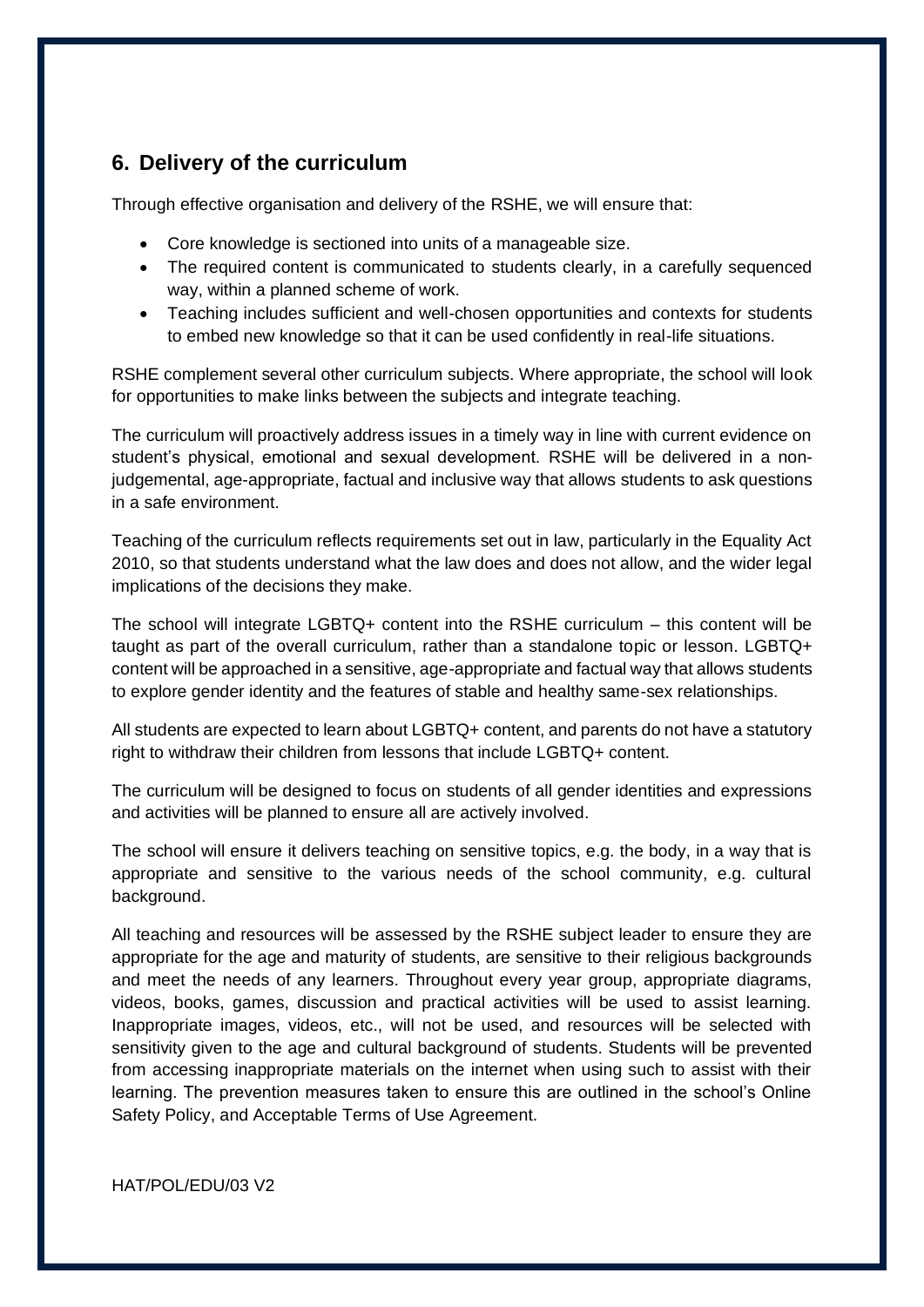Teachers will establish what is appropriate for one-to-one and whole-class settings, and alter their teaching of the programmes accordingly. Teachers will ensure that students' views are listened to and will encourage them to ask questions and engage in discussion. Teachers will answer questions sensitively and honestly.

Teachers will focus heavily on the importance of healthy relationships. When teaching RSE, sensitivity will always be given as to not stigmatise students on the basis of their home circumstances. In teaching the curriculum, teachers will be aware that students may raise topics such as self-harm and suicide. When talking about these topics in lessons, teachers will be aware of the risks of encouraging these behaviours and will avoid any resources or material that appear as instructive rather than preventative.

Teachers will ensure lesson plans focus on challenging perceived views of students based on protected characteristics, through exploration of, and developing mutual respect for, those different to themselves.

Intermittently parents will be consulted, and their views will be valued.

The procedures for assessing student progress are outlined in section 13 of this policy.

## <span id="page-11-0"></span>**7. Curriculum links**

The school will seek opportunities to draw links between RSHE and other curriculum subjects/areas wherever possible to enhance students' learning. RSHE will be linked to the following subjects in red pathway:

- **Citizenship** students are provided with the knowledge, skills and understanding to help prepare them to play a full and active part in society, including an understanding of how laws are made and upheld and how to make sensible decisions.
- **Science**  students are taught about the main external parts of the body and changes to the human body as it grows, including puberty.
- **ICT and computing** students are taught about how they can keep themselves safe online and the different risks that they may face online as they get older.
- **PE** students can develop competence to excel in a broad range of physical activities, are physically active for sustained periods of time, engage in competitive sport and lead healthy, active lives.
- **PSHE** students learn about respect and difference, values and characteristics of individuals.

In yellow and blue pathway links will be made throughout the curriculum areas.

## <span id="page-11-1"></span>**8. Working with parents**

HAT/POL/EDU/03 V2 The school understands that parents' role in the development of their children's understanding about relationships, sex and health is vital and will, therefore, engage parents as far as possible in their children's learning. This will include liaising with parents throughout the year.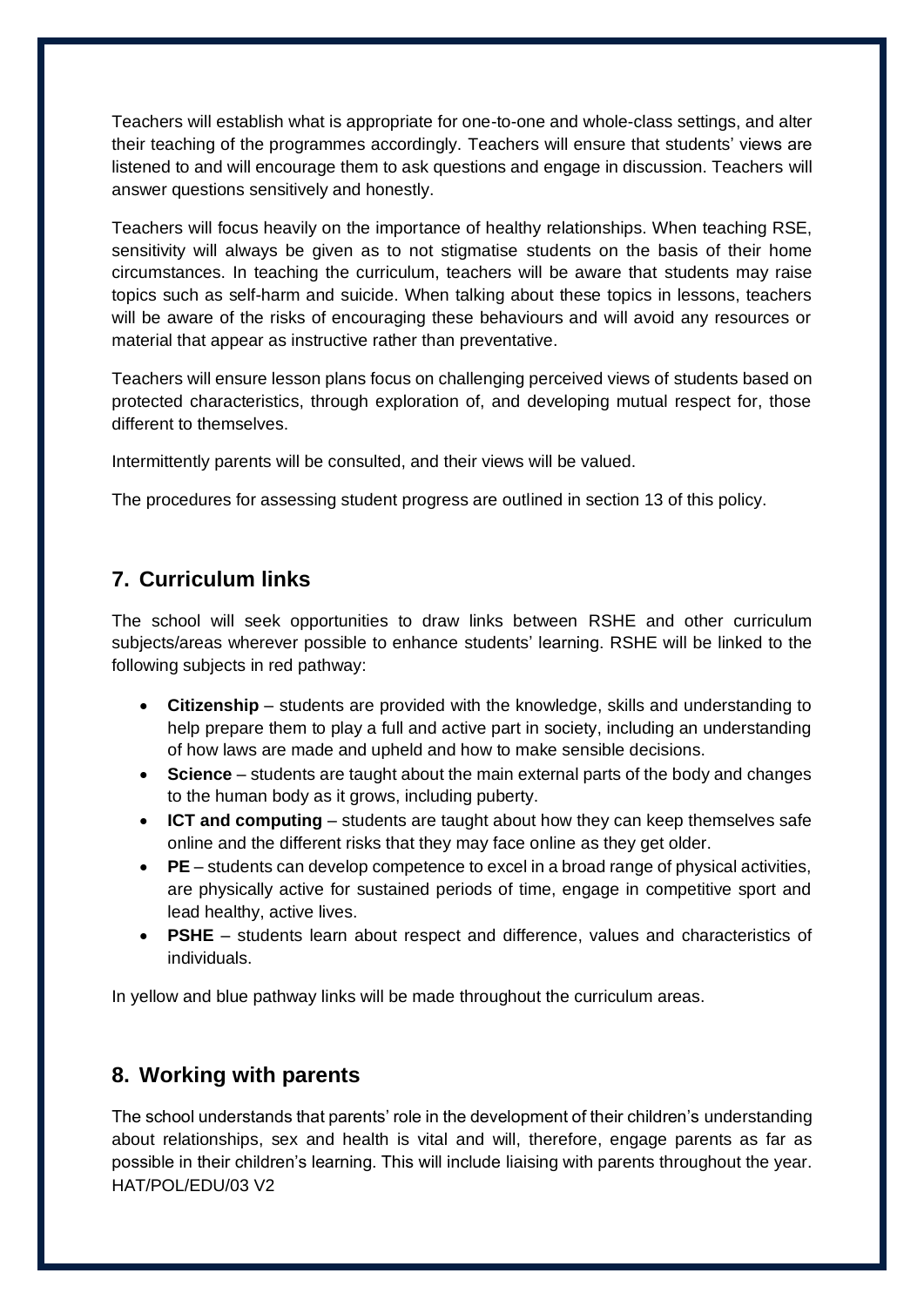The school will consult with parents when reviewing the content of the school's RSHE curriculum, and will be given regular opportunities to voice their opinions and concerns. The school will use the views of parents to inform decisions made about the curriculum content and delivery; however, parents will not be granted a 'veto' on curriculum content, and all final decisions will be the school's to make.

The school will remain aware that the teaching of some aspects of the curriculum may be of concern to parents. If parents have concerns regarding RSHE, they will submit these to admin@catcote.co.uk, or contact the school office to arrange a meeting with the Headteacher/CEO or RSHE subject lead on 01429 264036

## <span id="page-12-0"></span>**9. Working with external agencies**

Working with external agencies will be used to enhance our delivery of RSHE and bring in specialist knowledge and different ways of engaging students. External experts may be invited to assist from time-to-time with the delivery of the RSHE curriculum but will be expected to comply with the provisions of this policy.

When working with external agencies, the school will:

- Check the visitor credentials of all external agencies.
- Ensure the teaching delivered by the external experts fits with the planned curriculum and provisions of this policy.
- Discuss with the visitor the details of how they intend to deliver their sessions and ensure the content is age-appropriate and accessible for all students.
- Request copies of the materials and lesson plans the visitor will use, to ensure it meets the full range of students' needs.
- Agree with the agency on how confidentiality will work in any lesson and that the visitor understands how safeguarding reports must be dealt with in line with the school's Child Protection and Safeguarding Policy.

The school will use visitors to enhance teaching by an appropriate member of teaching staff, not to replace teaching by those staff.

External agencies include Brook delivering SRE topics and assemblies with Cleveland Police delivering knife crime, hate crime, county lines and internet safety.

The school health care assistant with support of RSHE lead will deliver of basic lifesaving skills.

The PHSE lead and DSL will deliver drop down sessions on various topics including menstruation, sexual exploitation, FGM and sexual harassment/violence.

### <span id="page-12-1"></span>**10. Withdrawal from lessons**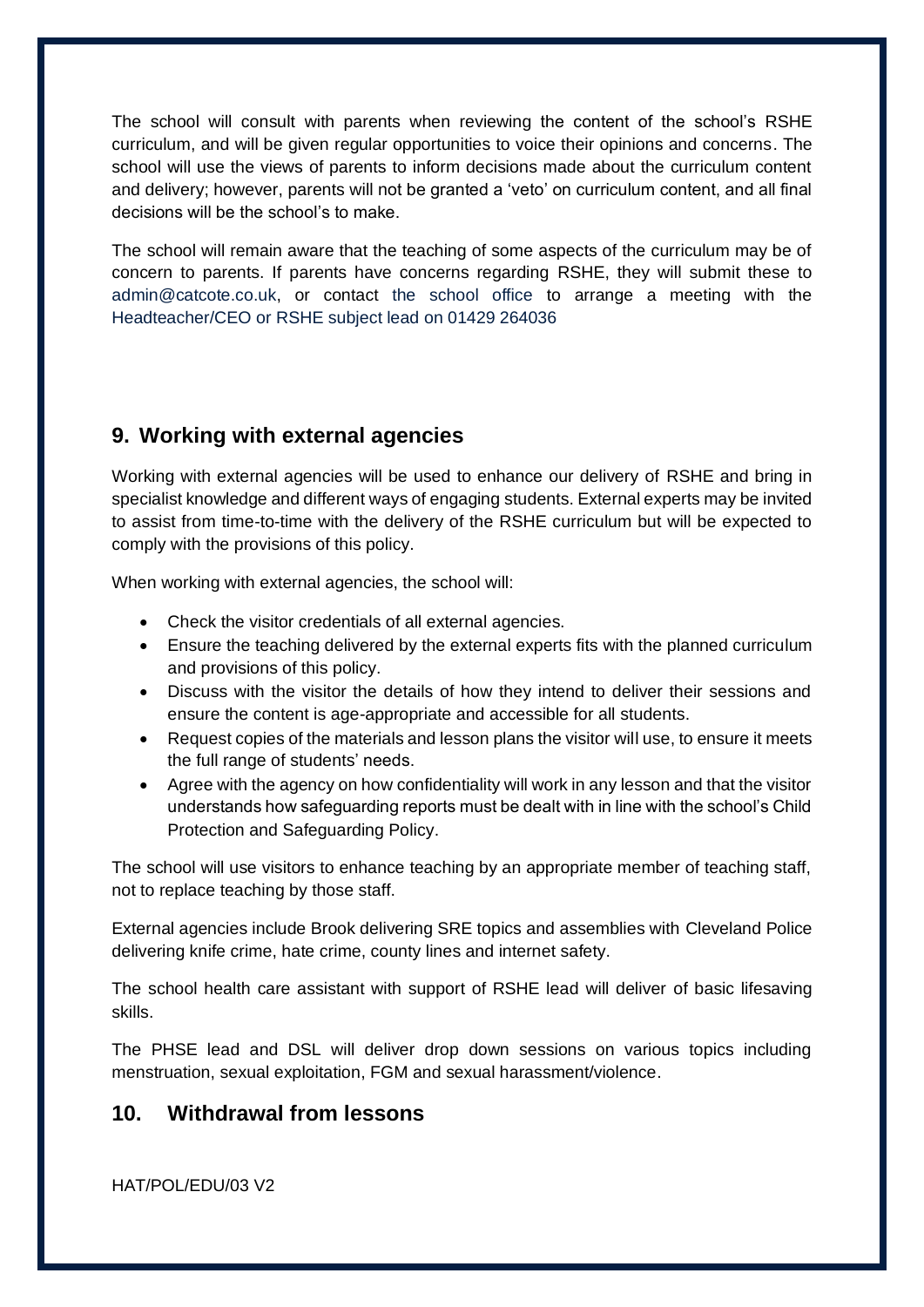The school will always recognise that parents have the right to request that their child is withdrawn from some or all of sex education delivered as part of statutory RSE. The school will uphold that parents do not have a right to withdraw their child from the relationships or health elements of the programmes.

Requests to withdraw a child from sex education will be made in writing to the Headteacher / CEO.

Before granting a withdrawal request, the Headteacher/CEO along with the RSHE lead will discuss the request with the parents and, as appropriate, the student, to ensure their wishes are understood and to clarify the nature and purpose of the curriculum. The Headteacher/CEO alongside the RSHE lead will inform parents of the benefits of their child receiving RSE and any detrimental effects that withdrawal might have. All discussions with parents will be documented. These records will be kept securely in the school office in line with the school's Document management procedure.

Following discussions with parents, the school will respect the parents' request to withdraw their child from specific elements of the programme of study. This can be up to and until three terms before the student turns 16. After this point, if the student wishes to receive RSE rather than be withdrawn, the school will make arrangements to provide the student with RSE.

Students who are withdrawn from specific elements of the RSE programme of study will receive appropriate, purposeful education during the full period of withdrawal.

For requests concerning the withdrawal of a student, the Headteacher/CEO will take the students' specific needs into account when making their decision.

## <span id="page-13-0"></span>**11. Equality and accessibility**

The school will comply with the relevant requirements of the Equality Act 2010 and will ensure the curriculum does not discriminate against students because of their:

- Age
- Sex
- Race
- Disability
- Religion or belief
- Gender reassignment
- Pregnancy or maternity
- Marriage or civil partnership
- Sexual orientation

The school will consider the backgrounds, gender, age range and needs of its students and determine whether it is necessary to put in place additional support for students with the above protected characteristics.

The school will design the RSHE curriculum to be inclusive of all students. The school will be aware that some students are more vulnerable to exploitation, bullying and other issues due to their characteristics.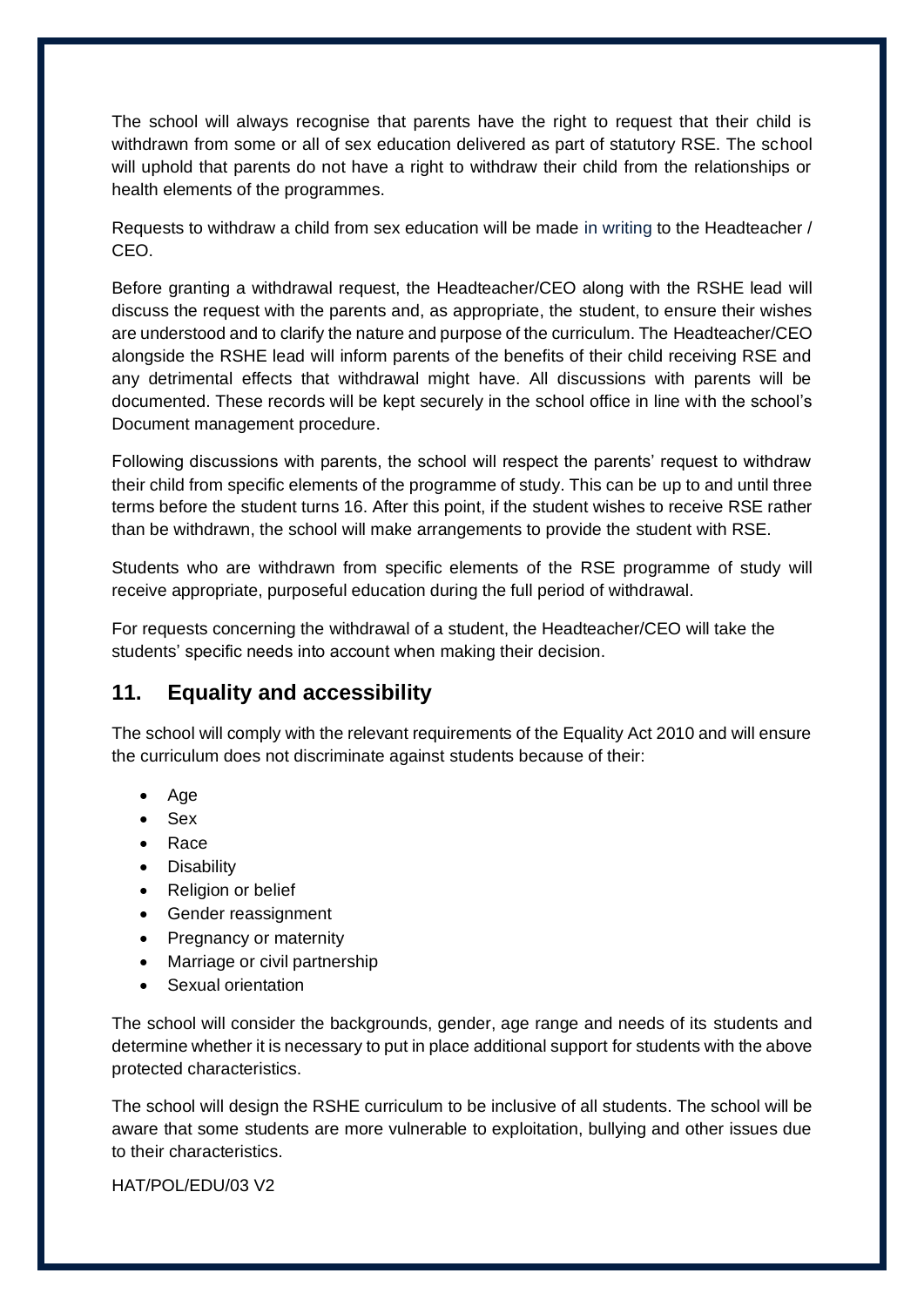Where there is a need to tailor content and teaching to meet the needs of students at different developmental stages, the school will ensure the teaching remains sensitive, age-appropriate, developmentally appropriate and is delivered with reference to the law.

The school will take steps to foster healthy and respectful peer-to-peer communication and behaviour between all students, and provide an environment which challenges perceived limits on students based on their gender or any other characteristic.

The school will be actively aware of everyday issues such as sexism, misogyny, homophobia and gender stereotypes and take positive action to build a culture within which these are not tolerated. Any occurrences of such issues will be identified and managed promptly. Sexual violence and sexual harassment are not acceptable and will not be tolerated. Any reports of sexual violence or sexual harassment will be handled in accordance with the school's Peeron-peer Abuse Policy (addendum to CP policy).

## <span id="page-14-0"></span>**12. Safeguarding and confidentiality**

All students will be taught about keeping themselves safe, including online, as part of a broad and balanced curriculum.

To meet DfE's best practice advice, the DSL will be involved in the formulation of safeguarding-related areas of the curriculum, as the knowledge and resources may help to address safeguarding issues more appropriately and effectively.

When teaching issues that are particularly sensitive for students of all ages, e.g. self-harm or suicide, teachers will be made aware of the risks of inadvertently encouraging, or providing instructions to, students. Teaching of these subjects will always prioritise preventing harm to students as a central goal.

Confidentiality within the classroom will be an important component of RSHE, and teachers will be expected to respect the confidentiality of their students following our safeguarding protocols.

Teachers will, however, understand that some aspects of RSHE may lead to a student raising a safeguarding concern, e.g. disclosing that they are being abused, and that if a disclosure is made, the DSL will be alerted immediately. Students will be made aware of how to raise their concerns or make a report, and how their report will be handled – this includes the process for when they have a concern about a peer.

## <span id="page-14-1"></span>**13. Assessment**

The school will have the same high expectations of the quality of students' work in RSHE as for other curriculum areas. Lessons will be planned to provide suitable challenge to students of all abilities.

Teaching will be assessed and assessments used to identify where students need extra support or intervention. There are no formal examinations for RSHE; however, progress will be monitored in a number of ways.

## <span id="page-14-2"></span>**14. Staff training**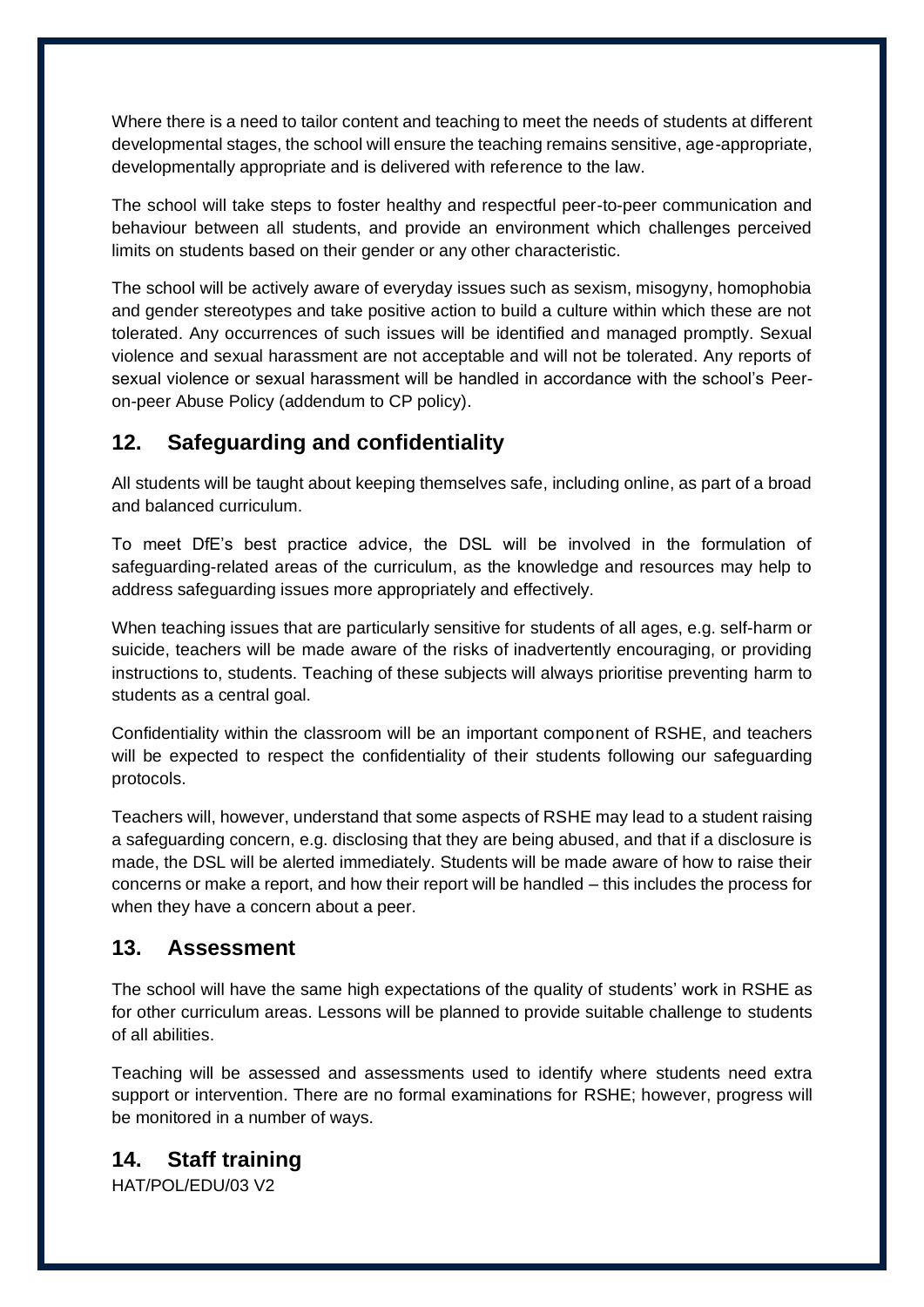Training will be provided by the RSHE subject leader, DSL, ICT lead and external agencies to the relevant members of staff to ensure they are up-to-date with the RSHE curriculum. Training will also be scheduled around any updated guidance on the curriculum and any new developments, e.g. "sexting", which may need to be addressed in relation to the curriculum. Bitesize training will be delivered in whole staff meetings on various topics throughout the year.

## <span id="page-15-0"></span>**15. Monitoring and review**

The RSHE subject leader will be responsible for monitoring the quality of teaching and learning for the subject. They will conduct subject assessments on a regular basis, which will include a mixture of the following:

- Self-evaluations
- Lesson observations
- Topic feedback forms
- Learning walks
- Book looks
- Collaborative sharing of plans

The RSHE subject leader will create annual subject reports for the Headteacher/CEO and Board of Trustees to report on the quality of the subjects. They will also work regularly and consistently with the Headteacher/CEO and Safeguarding link Trustee, e.g. through review meetings, to evaluate the effectiveness of the subjects and implement any changes.

This policy will be reviewed by the Headteacher/CEO in conjunction with the RSHE subject leader on an annual basis.

Any changes needed to the policy, including changes to the programmes, will be implemented by the Headteacher/CEO and RSHE lead. Any changes to the policy will be clearly communicated to all members of staff and, where necessary, parents and students, involved in the RSHE curriculum.

The next scheduled review date for this policy will be March 2023

| <b>Term</b> | <b>Meaning</b>                             |
|-------------|--------------------------------------------|
| <b>CEO</b>  | <b>Chief Executive Officer</b>             |
| <b>CPD</b>  | <b>Continuing Professional Development</b> |
| <b>DfE</b>  | Department for Education                   |
| <b>DSL</b>  | Designated Safeguarding Lead               |

#### **16. Definitions / Abbreviations**